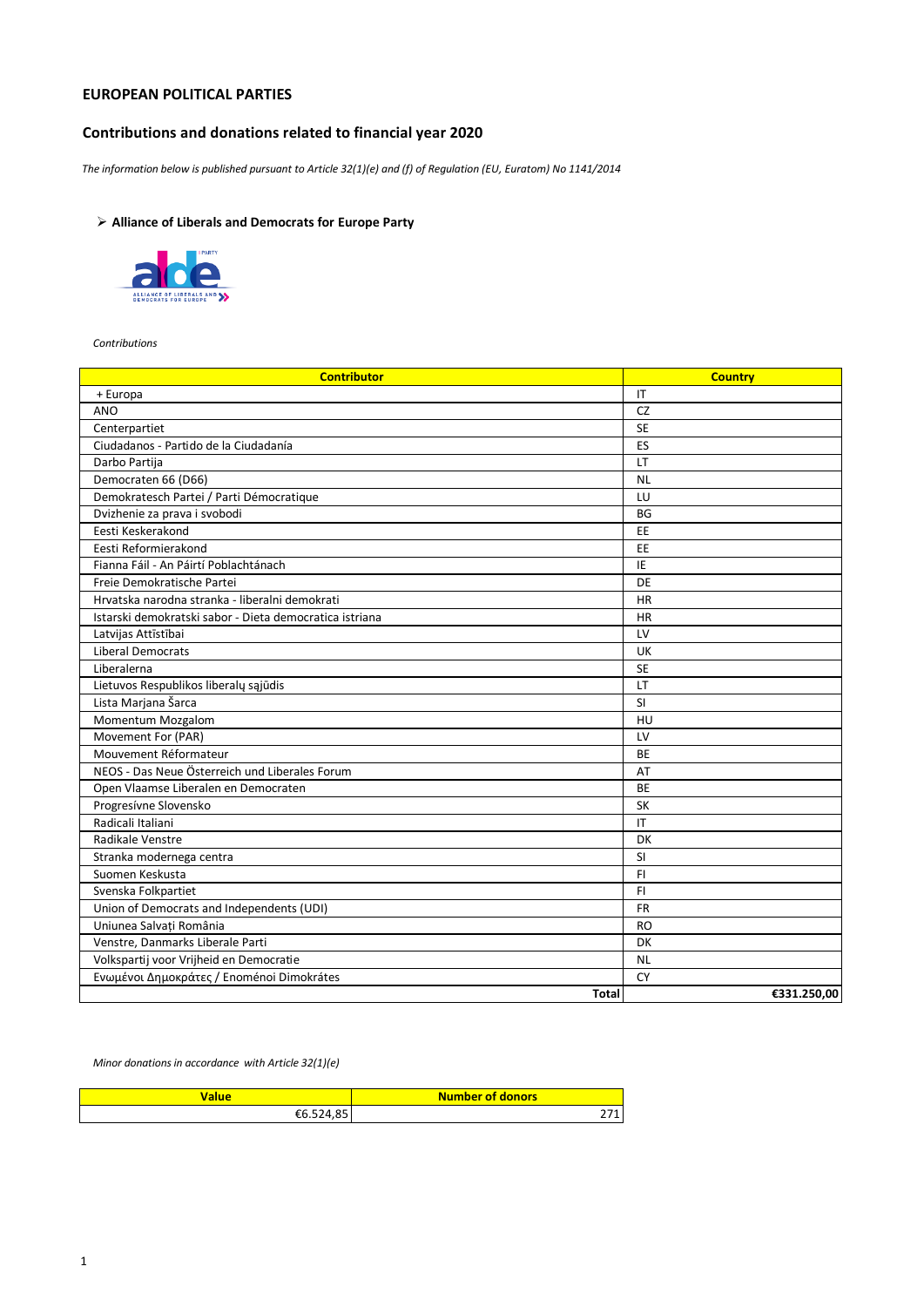### *Other donations*

| <b>Donor</b>                                                                      | <b>Country</b> | <b>Value</b> |
|-----------------------------------------------------------------------------------|----------------|--------------|
| Alliance Party of Northern Ireland (Páirtí Comhghuaillíochta Thuaisceart Éireann) | UK             | 2.000,00     |
| Freedom Party (LP)                                                                | LΤ             | 2.000,00     |
| GLAS - Građansko - liberalni savez                                                | HR.            | 2.000,00     |
| Hungarian Liberal Party (MLP)                                                     | HU             | 2.000,00     |
| Team Köllensperger (TK)                                                           | ΙT             | 2.000,00     |
| Liberal Initiative (IL)                                                           | PT             | 2.000,00     |
| Liberal Party of Gibraltar (Libs)                                                 | UK             | 2.000,00     |
| Stranka Alenke Bratušek (SAB)                                                     | SI             | 2.000,00     |
| Pametno                                                                           | HR.            | 2.000,00     |
| Microsoft NV/SA                                                                   | BE             | 3.000,00     |
| Nove SA                                                                           | BE             | 3.000,00     |
| Liberty Global services B.V                                                       | <b>NL</b>      | 3.000,00     |
| Janssen Pharmaceutica                                                             | <b>NL</b>      | 10.000,00    |
| Total                                                                             |                | €37.000,00   |

## **European Christian Political Movement**



#### *Contributions*

| <b>Contributor</b>                                      | <b>Country</b> |
|---------------------------------------------------------|----------------|
| Bündnis C - Christen für Deutschland                    | DE             |
| ChristenUnie                                            | <b>NL</b>      |
| Comhaontas Dhínit an Duine                              | IE             |
| Christian Peoples Alliance                              | <b>UK</b>      |
| Christliche Partei Osterreichs                          | AT             |
| Contigo Mas                                             | ES             |
| Familienpartei Deutschlands                             | DE             |
| Hrvatski rast                                           | <b>HR</b>      |
| Identità e Azione / Movimento IDEA                      | ΙT             |
| Kresťanska únia                                         | <b>SK</b>      |
| Parti Chrétien-Démocrate                                | <b>FR</b>      |
| Prawica Rzeczypospolitej                                | PL             |
| Staatkundig Gereformeerde Partij                        | <b>NL</b>      |
| Unia Politiki Realnej                                   | PL             |
| Uniunea Democratică a Slovacilor și Cehilor din România | <b>RO</b>      |
| <b>Total</b>                                            | €36.924,00     |

### *Minor donations in accordance with Article 32(1)(e)*

| Value    | <b>Number of donors</b> |
|----------|-------------------------|
| ' በ34 74 | 50                      |

#### *Other donations*

| <b>Donor</b>                                                           | <b>Country</b> | <b>Value</b> |
|------------------------------------------------------------------------|----------------|--------------|
| ASOCIATIA POLYLOGOS                                                    | I RO           | 4.000,00     |
| EUROPEAN FREEDOM NETWORK E.V.                                          | DE             | 2.000,00     |
| Foundation for International Christian Democratic Development) (FICDD) | <b>NL</b>      | 7.230,00     |
| Henk's Finance en Advice donation                                      | INL            | 1.000,00     |
| Stichting ForumC                                                       | <b>INL</b>     | 250,00       |
| Stichting voor Christelijke Filosofie                                  | <b>NL</b>      | 500,00       |

 $\overline{\phantom{a}}$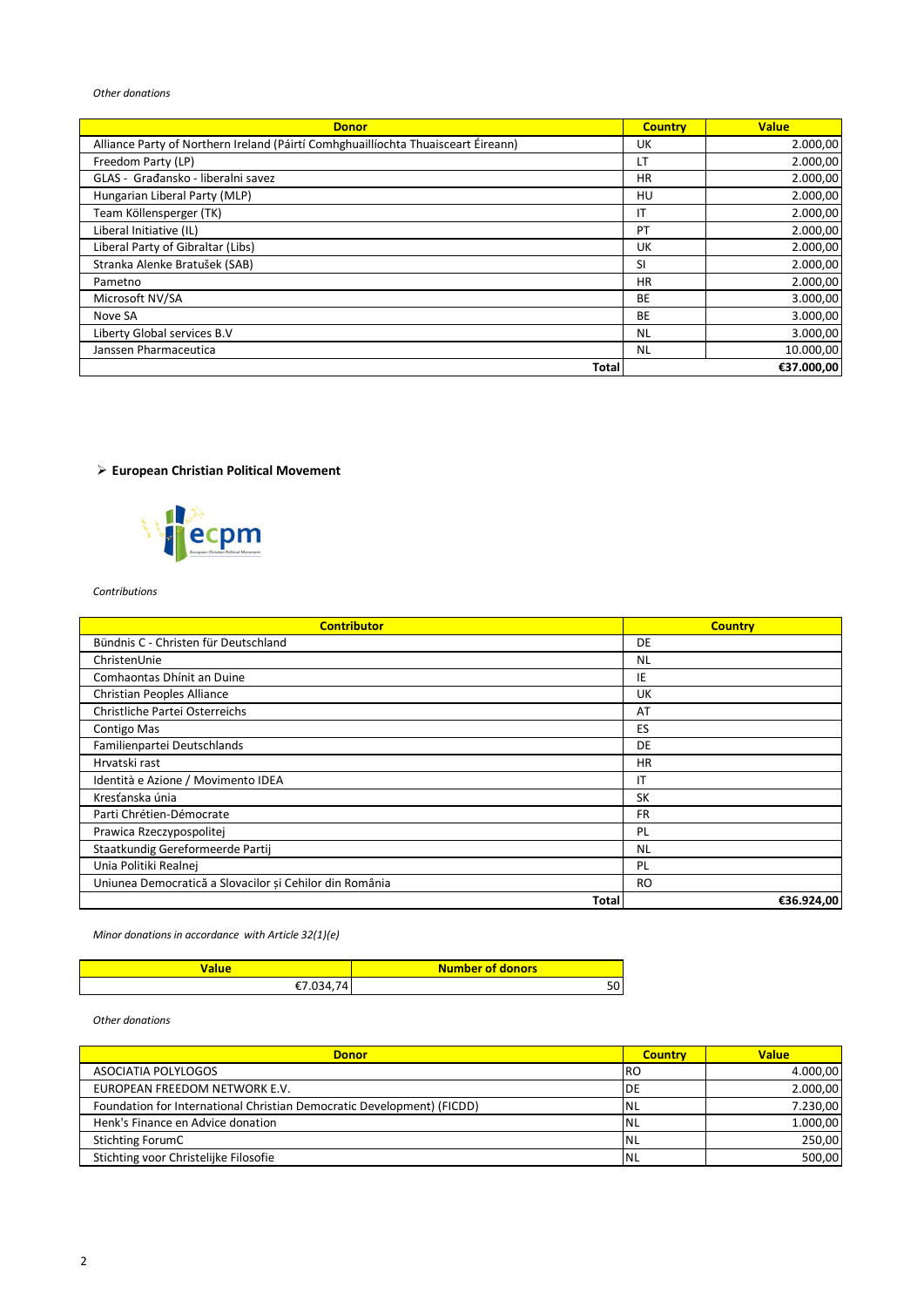| <b>Donor</b>                                            | Country    | <b>Value</b> |
|---------------------------------------------------------|------------|--------------|
| Stichting Vormingsactiviteiten Oost - Europa van de SGP | <b>INL</b> | 17.000,00    |
| <b>Helmut Geuking</b>                                   | 'DE        | 5.220.00     |
| <b>Total</b>                                            |            | €37.200,00   |

**(previously Alliance of Conservatives and Reformists in Europe) European Conservatives and Reformists Party**



### *Contributions*

| <b>Contributor</b>                                                 | <b>Country</b> |
|--------------------------------------------------------------------|----------------|
| Akcja Wyborcza Polaków na Litwie - Związek Chrześcijańskich Rodzin | LT             |
| Alternativ Demokratesch Reformpartei                               | LU             |
| Conservative and Unionist Party                                    | UK             |
| Forum voor Democratie                                              | <b>NL</b>      |
| Fratelli d'Italia - Alleanza nazionale                             | ΙT             |
| Nacionālā apvienība "Visu Latvijai!" - "Tēvzemei un Brīvībai/LNNK" | LV             |
| Občanská demokratická strana                                       | CZ             |
| Partidul Alternativa Dreaptă                                       | <b>RO</b>      |
| Sloboda a Solidarita                                               | <b>SK</b>      |
| Sverigedemokraterna                                                | <b>SE</b>      |
| <b>VOX</b>                                                         | ES             |
| Българско Национално Движение / Bŭlgarsko načionalno dviženie      | <b>BG</b>      |
| Contributions from legal entities                                  | 208.307,40     |
| Individual contributions                                           | 111.332,00     |
| Total                                                              | €319.639,40    |

*Minor donations in accordance with Article 32(1)(e)*

| 'alue      | <b>Number of donors</b> |
|------------|-------------------------|
| ۴Д<br>-500 |                         |

| <b>Donor</b>                                           | <b>Country</b> | <b>Value</b> |
|--------------------------------------------------------|----------------|--------------|
| <b>ADAMISZYN Rafal</b>                                 | PL             | 5.000,00     |
| <b>ANTOSKI Jovica</b>                                  | DE             | 4.000,00     |
| <b>Aquind Ltd</b>                                      | UK             | 18.000,00    |
| Asociation Cultural Foro Europa Ciudana                | ES             | 12.000,00    |
| AT&T Global Network Services Belgium Luxembourg SPRL   | <b>BE</b>      | 13.424,02    |
| <b>AVOTNIS Maris</b>                                   | LV             | 3.000,00     |
| <b>BOLTON Richard</b>                                  | <b>UK</b>      | 12.000,00    |
| Centrum pro studium demokracie a kultury, o.p.s. (CDK) | CZ             | 9.000,00     |
| CI Consultresearch S.R.O                               | CZ             | 18.000,00    |
| <b>DIMAS</b> joannis                                   | <b>BE</b>      | 12.000,00    |
| Evropský informační projekt, z. ú.                     | CZ             | 9.000,00     |
| Galerie A Nakladatelstvi STARA POST                    | CZ             | 6.000,00     |
| Gamberina B Cooperativa Sociale Multiservizi           | IT             | 6.500,00     |
| <b>HERNANDEZ ALEXANDRE Cristina</b>                    | EE             | 12.000,00    |
| JAGELLO 2000, z.s.                                     | CZ             | 6.000,00     |
| Milano Business Consulting S.r.l.s                     | IT             | 17.500,00    |
| Morea Motorvip S.L.                                    | ES             | 6.000,00     |
| Norfolk SIA                                            | LV             | 18.000,00    |
| Regma Holding SIA                                      | LV             | 3.000,00     |
| <b>SANTANA Victor</b>                                  | <b>BE</b>      | 10.000,00    |
| <b>SINAPIS Christos</b>                                | <b>BE</b>      | 12.000,00    |
| <b>UPSHALL Richard Eric John</b>                       | UK             | 18.000,00    |
| <b>Total</b>                                           |                | €230.424,02  |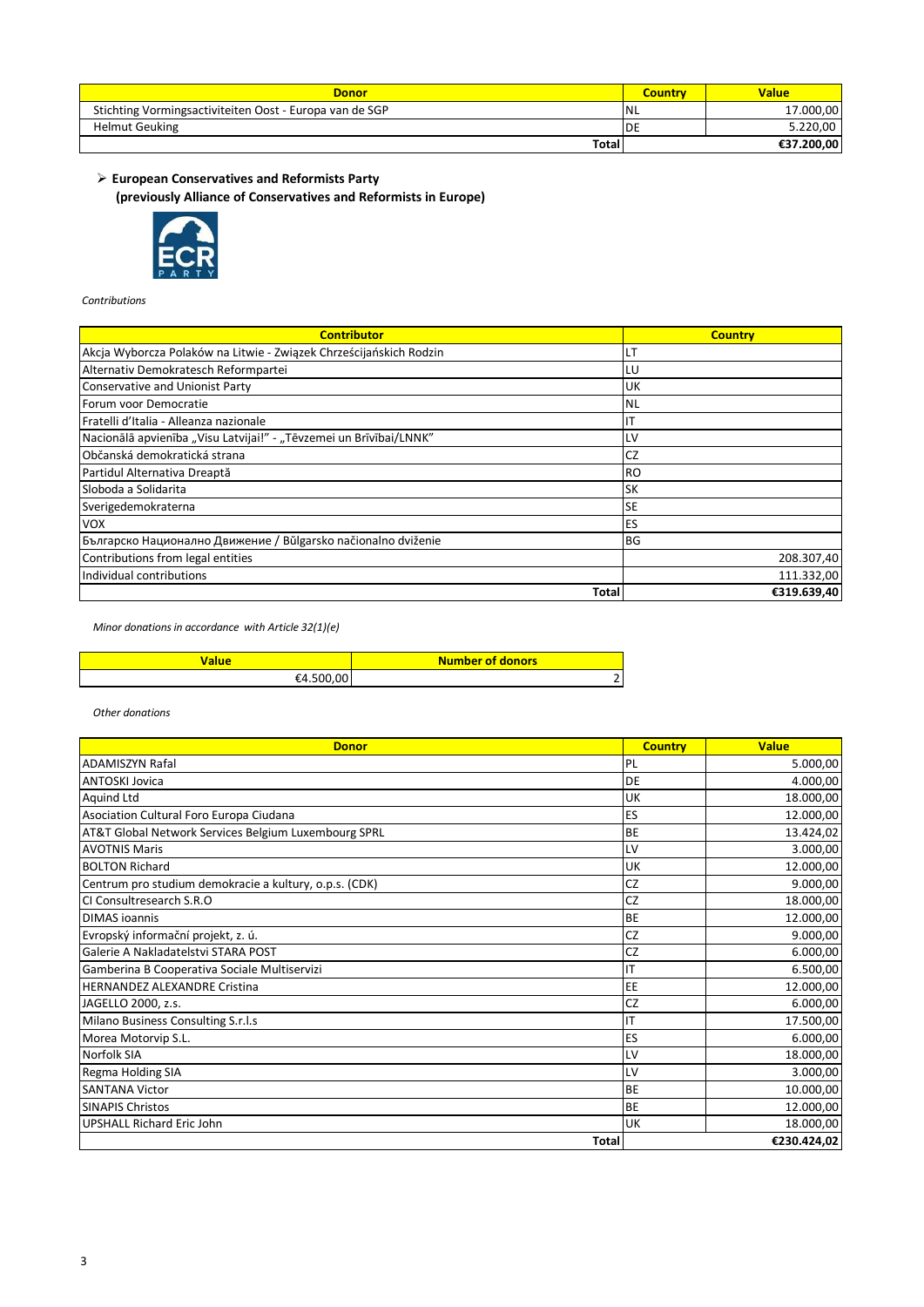## **European Democratic Party**



*Contributions* 

| <b>Contributor</b>                         | <b>Country</b> |
|--------------------------------------------|----------------|
| Asociația Italienilor din România          | <b>RO</b>      |
| Coalición Canaria                          | ES             |
| Demokratična stranka upokojencev Slovenije | <b>SI</b>      |
| Euzko Alderdi Jeltzalea                    | ES             |
| Freie Wähler                               | DE.            |
| Jeunes Démocrates Européens                | BE             |
| Mouvement Démocrate                        | <b>FR</b>      |
| Narodna stranka - Reformisti               | <b>HR</b>      |
| Partido Democratico Republicano            | PT             |
| Partito Democratico Europeo Italia         | IT             |
| PRO România                                | <b>RO</b>      |
| Senátor 21                                 | CZ             |
| Stronnictwo Demokratyczne                  | PL             |
| Új Kezdet                                  | HU             |
| Ένωση Κεντρώων / Enosi Kentroon            | EL             |
| Συμμαχία Πολιτών / Symmaxia Politon        | CY             |
| <b>Total</b>                               | €90.825,05     |

*Minor donations in accordance with Article 32(1)(e)*

| 'alue | <b>Number of donors</b> |
|-------|-------------------------|
| nn.   |                         |

*Other donations*

| <b>Donor</b> | Value  |
|--------------|--------|
|              | $\cap$ |
| Total        | 0,00   |

# **European Free Alliance**



*Contributions*

| <b>Contributor</b>                       | <b>Country</b> |
|------------------------------------------|----------------|
| Ålands Framtid                           | FI             |
| Autonomie Liberté Participation Écologie | IT             |
| Bayernpartei                             | DE.            |
| Bloc Nacionalista Valencià               | ES             |
| <b>Bloque Nacionalista Galego</b>        | ES             |
| Dostluk Eşitlik - Barış Partisi          | EL             |
| Enotna Lista                             | AT             |
| Erdélyi Magyar Néppárt                   | <b>RO</b>      |
| Esquerra Republicana de Catalunya        | ES             |
| Eusko Alkartusana                        | ES             |
| Fermu a Corsica                          | <b>FR</b>      |
| Fryske Nasjonale Partij                  | <b>NL</b>      |
| Kaszëbsko Jednota                        | PL             |
| L'Altro Sud                              | ΙT             |
| Latvijas Krievu savienība                | LV             |
|                                          |                |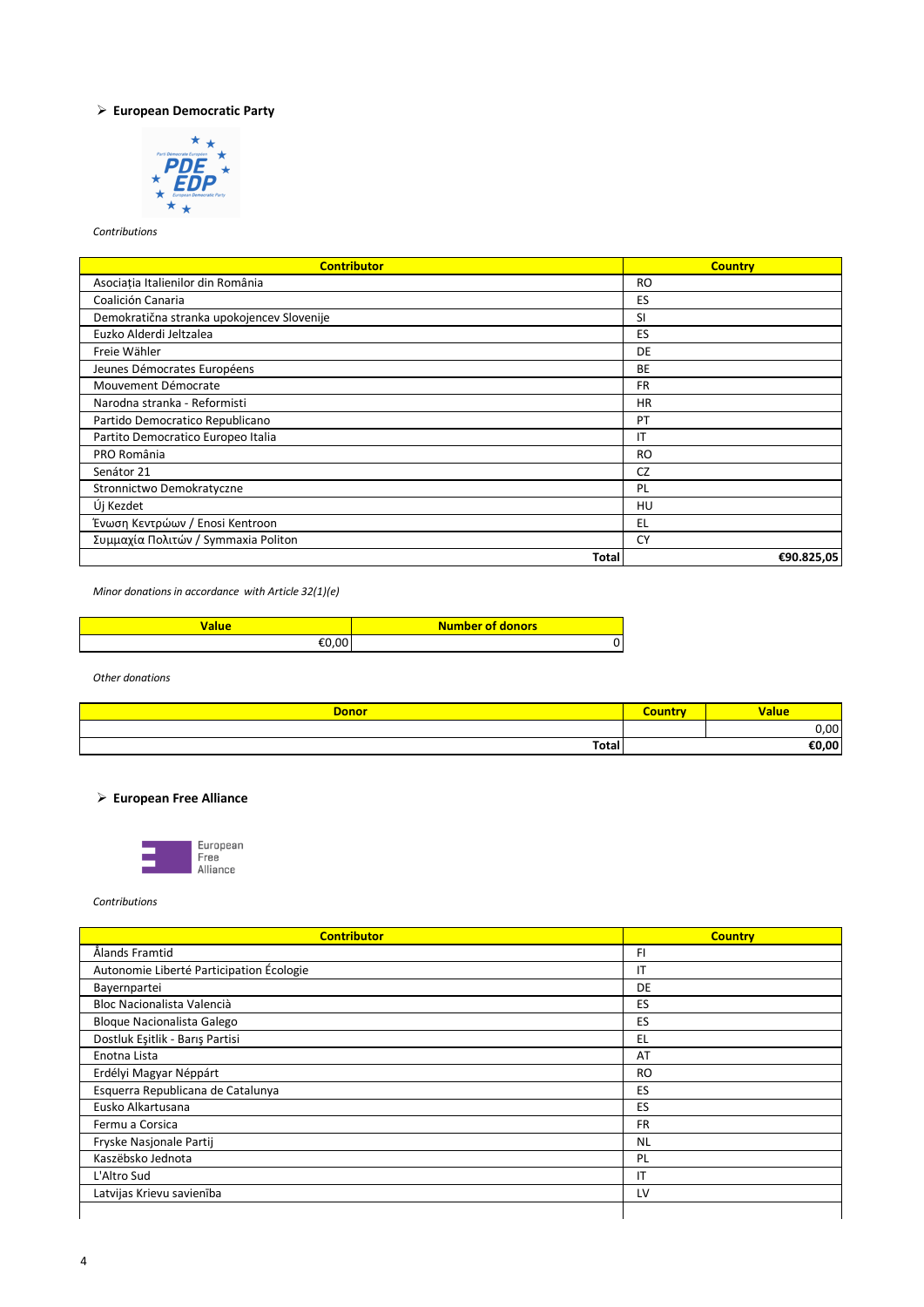| <b>Contributor</b>                                | <b>Country</b> |
|---------------------------------------------------|----------------|
| Lausitzer Allianz                                 | DE             |
| Liga Veneta Repubblica                            | IT             |
| Lista za Rijeku - Lista per Fiume                 | <b>HR</b>      |
| Mebyon Kernow                                     | <b>UK</b>      |
| Moravské Zemské Hnutí                             | <b>CZ</b>      |
| Mouvement Région Savoie                           | <b>FR</b>      |
| Nieuw - Vlaamse Alliantie                         | <b>BE</b>      |
| Nueva Canarias                                    | ES             |
| Oljka Party                                       | SI             |
| Omo Ilinden Pirin                                 | <b>BG</b>      |
| Ουράνιο Τόξο / Vinozhito                          | EL             |
| Partit Occitan                                    | <b>FR</b>      |
| Partit Socialista de Mallorca-Entesa Nacionalista | ES             |
| Partitu di a Nazione Corsa                        | <b>FR</b>      |
| Patrie Furlane                                    | IT             |
| Plaid Cymru                                       | UK             |
| Ruch Autonomii Śląska                             | PL             |
| Schleswigsche Partei                              | DK             |
| <b>Scottish National Party</b>                    | UK             |
| Südschleswigscher Wählerverband                   | DE             |
| Süd - Tiroler Freiheit                            | IT             |
| Union Démocratique Bretonne                       | <b>FR</b>      |
| Unitat Catalana                                   | <b>FR</b>      |
| <b>Unser Land</b>                                 | <b>FR</b>      |
| Yorkshire Party                                   | UK             |
| <b>Total</b>                                      | €109.425,00    |

*Minor donations in accordance with Article 32(1)(e)*

| Value | <b>Number of donors</b> |
|-------|-------------------------|
| n     |                         |

*Other donations*

| <b>Donor</b> | $-0.5$ | <b>Value</b> |
|--------------|--------|--------------|
|              |        | $\cap$<br>vv |
| Total        |        | €0,00        |

## **European Green Party**



*Contributions* 

| <b>Contributor</b>               | <b>Country</b> |
|----------------------------------|----------------|
| Alternattiva Demokratika         | MT             |
| Bündnis 90 / Die Grünen          | <b>DE</b>      |
| Comhaontas Glas                  | IE             |
| déi Gréng                        | LU             |
| Die Grünen                       | AT             |
| Ecolo                            | BE             |
| Eestimaa Rohelised               | EE             |
| Europe Écologie - Les Verts      | FR.            |
| Federazione dei Verdi            | ΙT             |
| Green Party of England and Wales | UK             |
| Groen                            | BE             |
| GroenLinks                       | <b>NL</b>      |
| Iniciativa per Catalunya Verds   | ES             |
| Lehet Más a Politika             | HU             |
| Miljöpartiet de gröna            | <b>SE</b>      |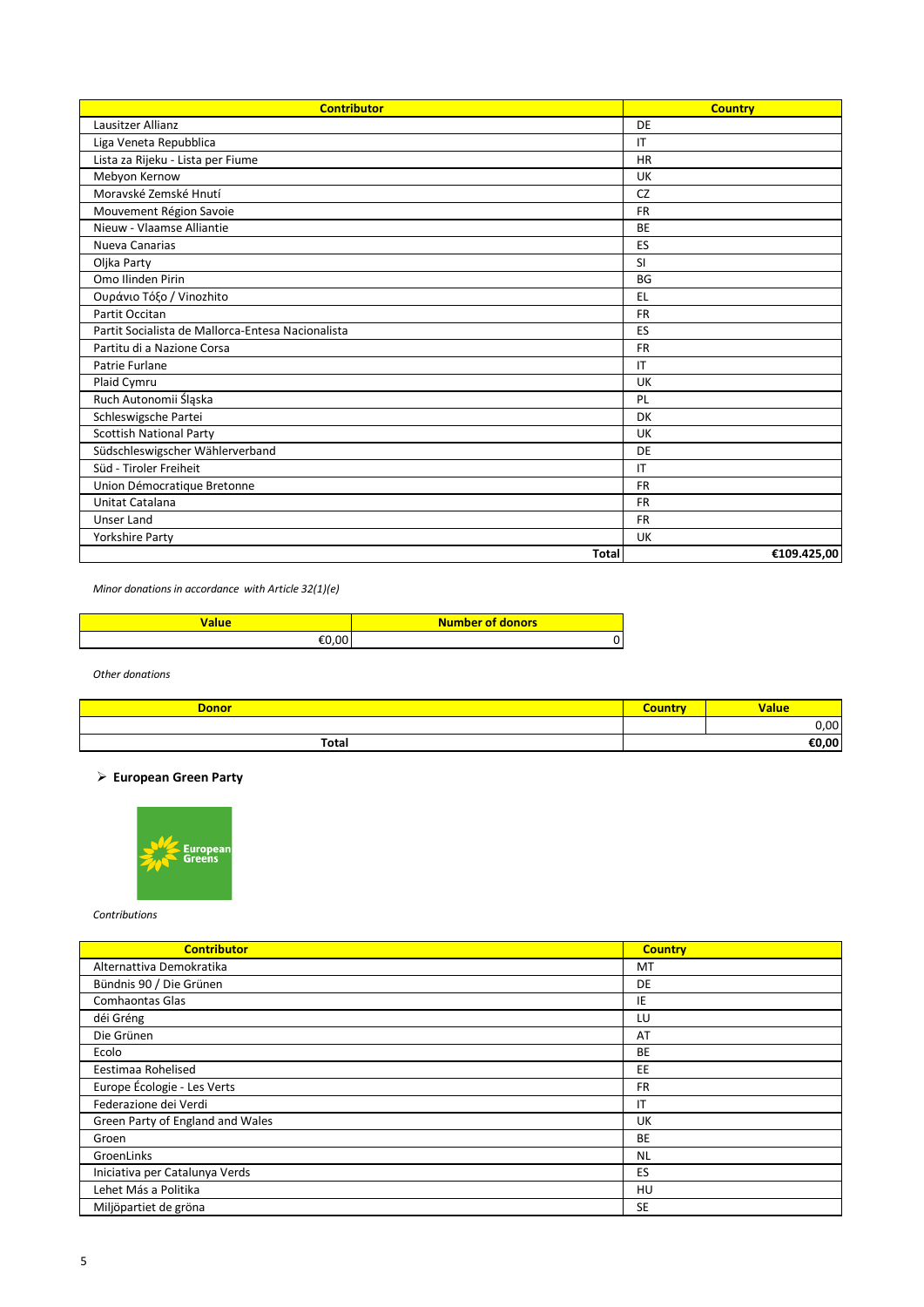| <b>Contributor</b>                                                                     | <b>Country</b> |
|----------------------------------------------------------------------------------------|----------------|
| Partido Ecologista - Os Verdes                                                         | PT             |
| Partidul Verde                                                                         | <b>RO</b>      |
| Scottish Green Party                                                                   | <b>UK</b>      |
| Socialistisk Folkeparti                                                                | DK             |
| Strana zelených                                                                        | CZ             |
| Stranka mladih - zeleni Evrope                                                         | SI             |
| Verdes EQUO                                                                            | ES             |
| Verdi - Grüne - Vërc                                                                   | ΙT             |
| Vihreät - De Gröna                                                                     | FI.            |
| Zieloni                                                                                | PL             |
| Κίνημα Οικολόγων - Συνεργασία Πολιτών / Movement of Ecologists - Citizens' Cooperation | CY             |
| Οικολόγοι Πράσινοι / Oikologoi-Prasinoi                                                | EL             |
| Зелено движение / Zeleno dvizhenie                                                     | BG             |
| <b>Total</b>                                                                           | €467.878,00    |

*Minor donations in accordance with Article 32(1)(e)*

| alue              | Number of donors |
|-------------------|------------------|
| .279.00<br>€3.279 |                  |

*Other donations*

| <b>Donor</b> | <b>Carl Marson</b><br>י ה' | <b>Value</b> |
|--------------|----------------------------|--------------|
| ORaH         | HR                         | 450,00       |
| <b>Total</b> |                            | €450,00      |

 **European People's Party**



*Contributions*

| <b>Contributor</b>                                            | <b>Country</b> |
|---------------------------------------------------------------|----------------|
| Centre démocrate humaniste                                    | <b>BE</b>      |
| Chrëschtlech - Sozial Vollekspartei                           | LU             |
| Christen - Democratisch Appèl                                 | <b>NL</b>      |
| Christen - Democratisch en Vlaams                             | <b>BE</b>      |
| Christlich - Soziale Union in Bayern                          | DE             |
| Christlich Demokratische Union Deutschlands                   | DE             |
| Det Konservative Folkeparti                                   | DK             |
| <b>Fine Gael</b>                                              | IE             |
| Forza Italia                                                  | IT             |
| Hrvatska demokratska zajednica                                | <b>HR</b>      |
| <b>ISAMAA Erakond</b>                                         | EE             |
| Kansallinen Kokoomus                                          | FI.            |
| Kereszténydemokrata Néppárt                                   | HU             |
| Křesťanská a demokratická unie - Československá strana lidová | <b>CZ</b>      |
| Kresťanskodemokratické hnutie                                 | <b>SK</b>      |
| Kristdemokraterna                                             | <b>SE</b>      |
| Les Républicains                                              | <b>FR</b>      |
| Moderata samlingspartiet                                      | <b>SE</b>      |
| Most - Hid                                                    | <b>SK</b>      |
| Nova Slovenija - krščanski demokrati                          | <b>SI</b>      |
| Die neue Volkspartei (ÖVP)                                    | AT             |
| Partido Popular                                               | ES             |
| Partido Social Demócrata                                      | PT             |
| Partidul Mișcarea Populară                                    | <b>RO</b>      |
| Partidul Național Liberal                                     | <b>RO</b>      |
| Partito Autonomista Trentino Tirolese                         | ΙT             |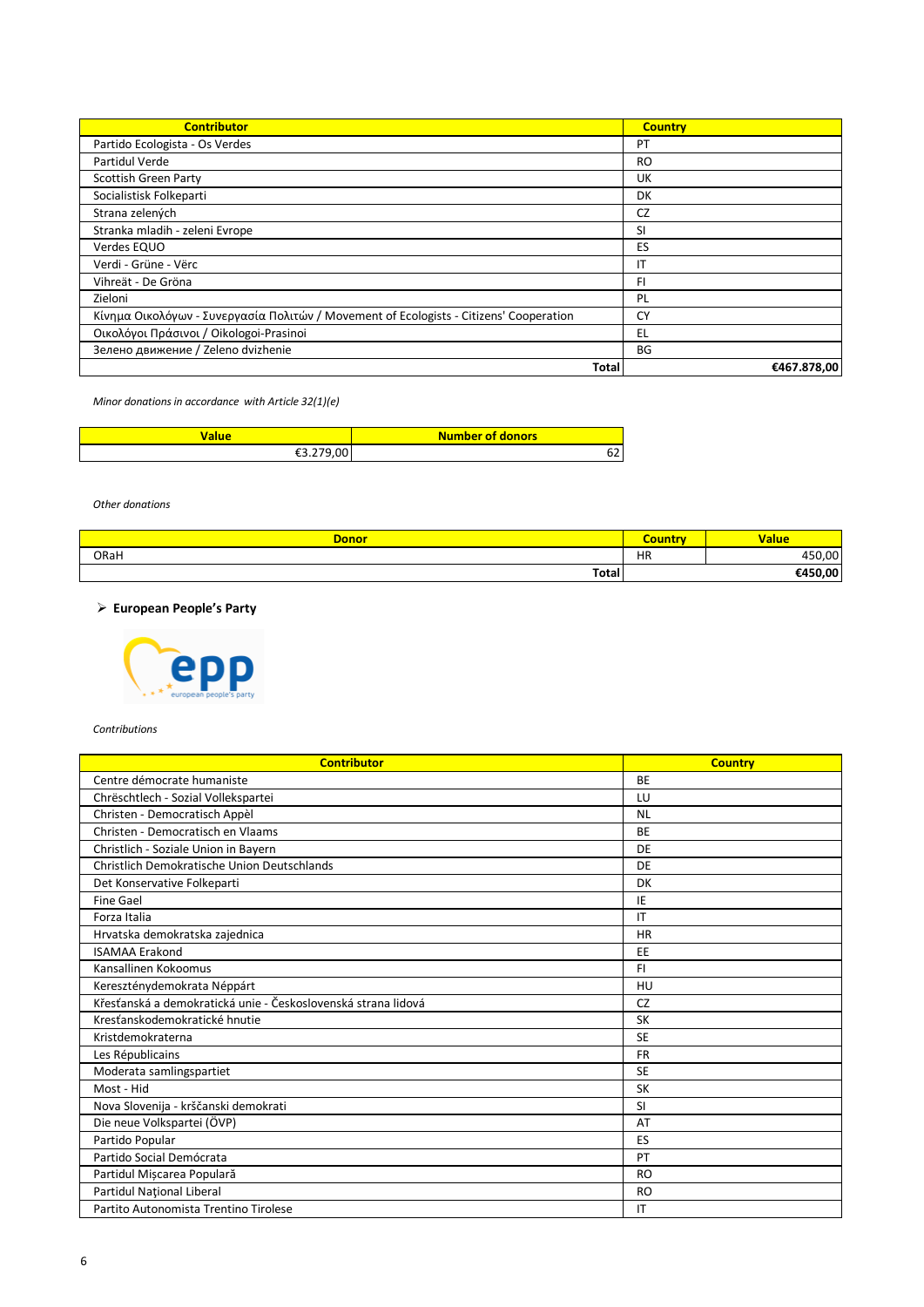| <b>Contributor</b>                                                                             | <b>Country</b> |
|------------------------------------------------------------------------------------------------|----------------|
| Platforma Obywatelska (PO)                                                                     | PL             |
| Popolari per l'Italia                                                                          | ΙT             |
| Romániai Magyar Demokrata Szövetség / Uniunea Democrată Maghiară din România                   | RO             |
| Slovenska demokratska stranka                                                                  | SI             |
| Slovenska ljudska stranka                                                                      | SI             |
| Strana madarskej komunity / Magyar Közösség Pártja                                             | SK             |
| SPOLU                                                                                          | SK             |
| Suomen Kristillisdemokraatit                                                                   | FI.            |
| Tėvynės sąjunga - Lietuvos krikščionys demokratai                                              | LT             |
| <b>TOP 09</b>                                                                                  | CZ             |
| Vienotība                                                                                      | LV             |
| Δημοκρατικός Συναγερμός / Dimokratikós Sinagermós                                              | CY             |
| Νέα Δημοκρατία / Néa Dimokratía                                                                | EL             |
| ГЕРБ - Граждани за Европейско Развитие България / GERB - Grazhdani za Evropeisko Razvitie Balg | BG             |
| Съюз на демократичните сили / Sayuz na demokratichnite sili                                    | BG             |
| Total                                                                                          | €1.048.526.00  |

*Minor donations in accordance with Article 32(1)(e)*

| /alue | <b>Number of donors</b> |
|-------|-------------------------|
| ററ    | υ                       |

*Other donations*

| <b>Donor</b> | Country | <b>Value</b> |
|--------------|---------|--------------|
|              |         | 0,00         |
| Total        |         | €0,00        |
|              |         |              |

# **Identity et Democracy Party**

**(previously Mouvement pour une Europe des Nations et des Libertés)**



#### *Contributions*

| <b>Contributor</b>                | <b>Country</b> |
|-----------------------------------|----------------|
| Chega                             | PT             |
| Eesti Konservatiivne Rahvaerakond | EE             |
| Freiheitliche Partei Österreichs  | AT             |
| Lega Nord                         | ΙT             |
| Lega per Salvini Premier          |                |
| Rassemblement National            | FR             |
| <b>SME Rodina</b>                 | SK             |
| Svoboda a přímá demokracie        | CZ             |
| <b>Vlaams Belang</b>              | BE             |
| Воля / Volya                      | BG             |
| Total                             | €147.500,00    |

*Minor donations in accordance with Article 32(1)(e)*

| 'alue                      | <b>Number of donors</b> |
|----------------------------|-------------------------|
| nn<br>$+600^{\circ}$<br>£Д | $\overline{ }$          |

| Dono <sup>r</sup> | <b>alue</b> |
|-------------------|-------------|
|                   | nn.         |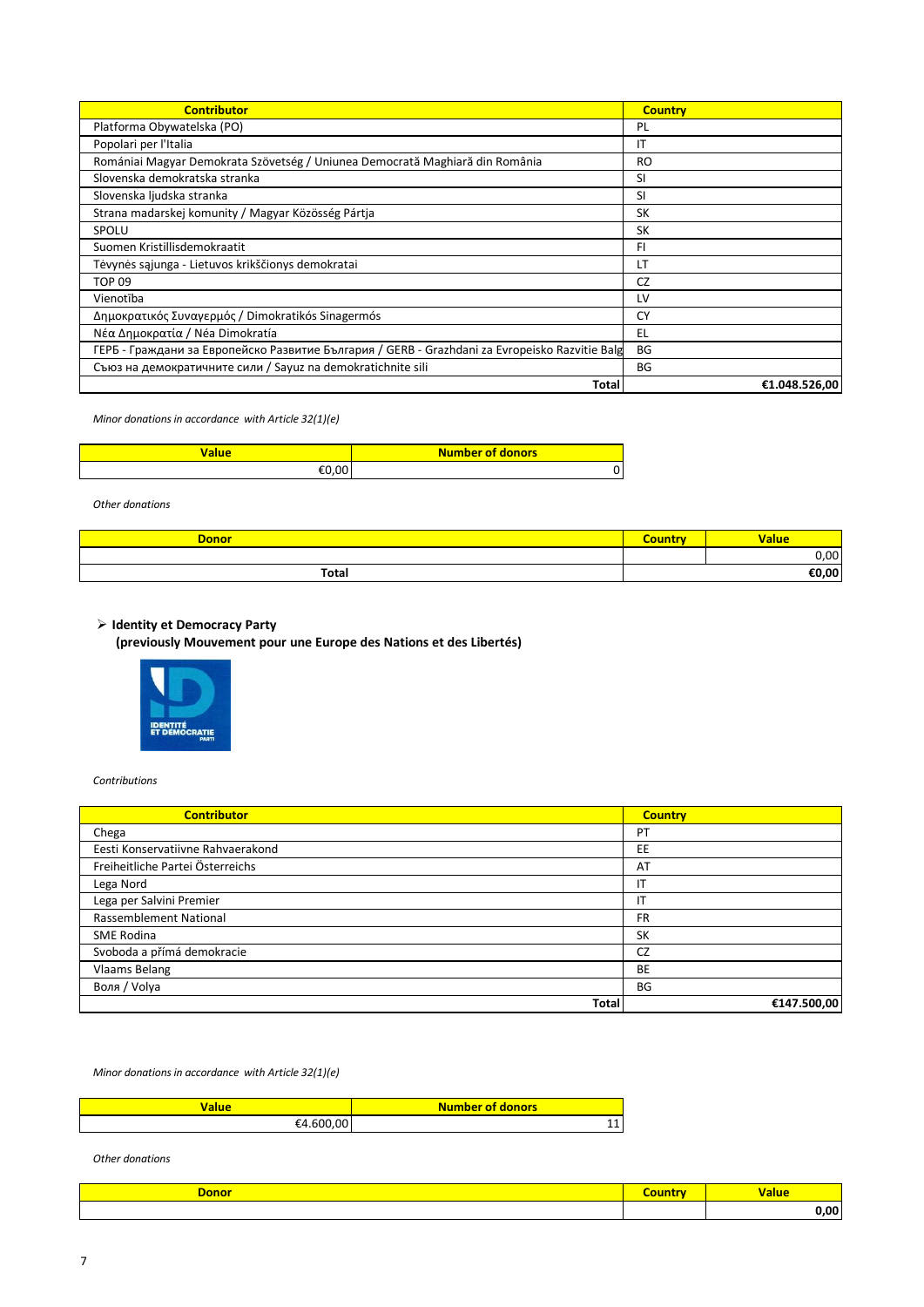**Party of European Socialists**



*Contributions* 

| <b>Contributor</b>                                                    | <b>Country</b> |
|-----------------------------------------------------------------------|----------------|
| Ceská strana sociálne demokratická                                    | CZ             |
| Labour Party                                                          | UK             |
| Lëtzebuerger Sozialistesch Aarbechterpartei                           | LU             |
| Lietuvos socialdemokratų partija                                      | LT             |
| Magyar Szocialista Párt                                               | HU             |
| Parti Socialiste                                                      | <b>BE</b>      |
| Parti Socialiste                                                      | <b>FR</b>      |
| Partido Socialista                                                    | PT             |
| Partido Socialista Obrero Español                                     | ES             |
| <b>Partidul Social Democrat</b>                                       | <b>RO</b>      |
| Partij van de Arbeid (PvdA)                                           | <b>NL</b>      |
| Partit Laburista                                                      | MT             |
| Partito Democratico                                                   | IT             |
| Partito Socialista Italiano                                           | IT             |
| SMER - Sociálna demokracia                                            | <b>SK</b>      |
| Socialdemokratiet                                                     | DK             |
| Sociāldemokrātiskā Partija "Saskaņa"                                  | LV             |
| Socialistische Partij Anders                                          | <b>BE</b>      |
| Socialni Demokrati                                                    | <b>SI</b>      |
| Sojusz Lewicy Demokratycznej                                          | PL             |
| Sotsiaaldemokraatlik Erakond                                          | EE             |
| Sozialdemokratische Partei Deutschlands                               | DE             |
| Sozialdemokratische Partei Österreichs                                | AT             |
| Suomen Sosialidemokraattinen Puolue                                   | FI.            |
| Sveriges Socialdemokratiska Arbetareparti                             | <b>SE</b>      |
| The Labour Party                                                      | IE             |
| Unia Pracy                                                            | PL             |
| Κίνημα Σοσιαλδημοκρατών / Kinima Sosialdimokraton                     | <b>CY</b>      |
| Πανελλήνιο Σοσιαλιστικό Κίνημα / Panellinio Sosialistiko Kinima       | EL             |
| Българска социалистическа партия / Bŭlgarska sotsialističeska partija | <b>BG</b>      |
| <b>Total</b>                                                          | €694.700,00    |

*Minor donations in accordance with Article 32(1)(e)*

| 'alue | <b>Number of donors</b> |
|-------|-------------------------|
| €0,00 |                         |

| <b>Donor</b> | <b>Value</b> |
|--------------|--------------|
|              | 0,00         |
| Total        |              |